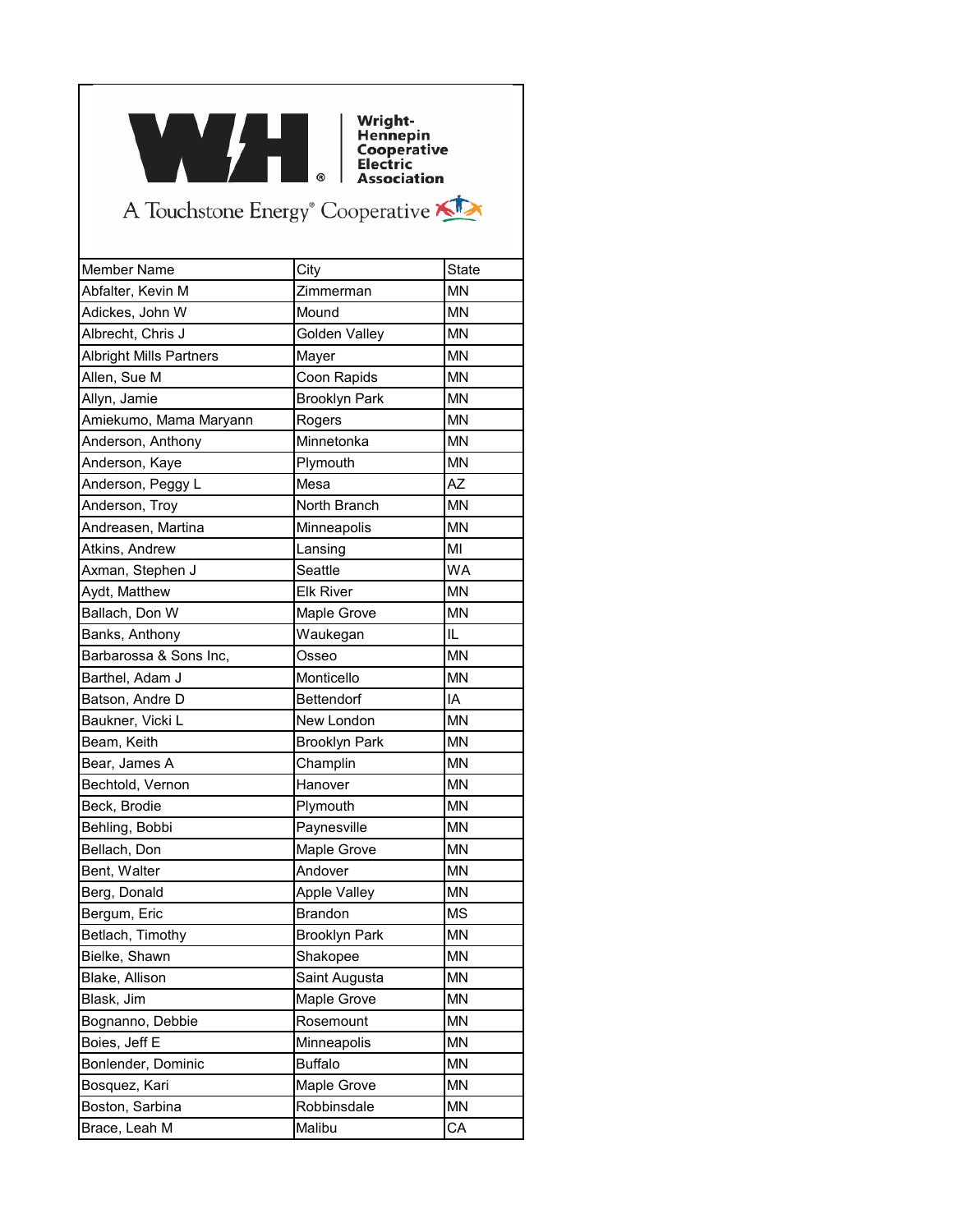| Bradway<br>Joan<br>Κ          | Woodstown           | NJ        |
|-------------------------------|---------------------|-----------|
| Bradwisch, Todd               | Omaha               | <b>NE</b> |
| Bratz, Donna                  | Monticello          | AR        |
| Bray, Tim                     | <b>Elk River</b>    | MN        |
| Brekke, Tayna T               | Manhattan           | KS        |
| Brisbin, Angle                | Inver Grove Heights | <b>MN</b> |
| Brothers, Kristi              | Maple Grove         | <b>MN</b> |
| Brown, Bruce Guy              | Plymouth            | <b>MN</b> |
| Brown, Frank W                | N Little Rock       | AR        |
| Brown, Gregory J              | <b>Burnsville</b>   | <b>MN</b> |
| Brown, Scott F                | Cedar Rapids        | IA        |
| Bundrock, Heidi               | <b>Buffalo</b>      | <b>MN</b> |
| Canaday, James W              | Minneapolis         | <b>MN</b> |
| Carland, Marlena              | Monticello          | <b>MN</b> |
| Carlson, Dave                 | Annandale           | <b>MN</b> |
| Carlson, Jim                  | Maple Grove         | <b>MN</b> |
| Carlson, Kelli Marie          | Plymouth            | <b>MN</b> |
| Carlson, Nicole               | Maple Grove         | <b>MN</b> |
| Carr, Rebecca                 | Maple Grove         | <b>MN</b> |
| Carringer, Carolyn            | Sedona              | AZ        |
| Casbmow, Folbert              | <b>Buffalo</b>      | <b>MN</b> |
| Cassell, Jean                 | <b>Circle Pines</b> | <b>MN</b> |
| Ceceli, Natalia               | Saint Michael       | <b>MN</b> |
| Ch Mortgage                   | Plymouth            | <b>MN</b> |
| Christensen, Casey            | Audubon             | <b>MN</b> |
| Christenson, Amanda M         | Maple Grove         | <b>MN</b> |
| Christiansen, Cory            | Sebeka              | <b>MN</b> |
| Cilento, Jose                 | Forest Lake         | <b>MN</b> |
| Coates, John A                | <b>Elk River</b>    | <b>MN</b> |
| Cogdill, Kyle L               | Lakemoor            | IL        |
| Collins, Janet                | Mounds View         | <b>MN</b> |
| Conrad, Jack R                | Prospect            | KY        |
| Conteck Enterprises Inc       | Zimmerman           | MN        |
| Coogias, Dianne               | Lincoln             | СA        |
| Cronick, Callyssa             | Minneapolis         | MN        |
| Crotteau, John                | Long Lake           | <b>MN</b> |
| Dague, Ronald                 | Saint Michael       | <b>MN</b> |
| Dahmen, Ann M                 | Chippewa Falls      | WI        |
| Dalrymple, Jason              | Plymouth            | <b>MN</b> |
| Dalton, Dilip                 | Sunnyvale           | CA        |
| Danielsen, Michael            | Plymouth            | MN        |
| David A Williams Construction | Chaska              | <b>MN</b> |
| Day, Rhonda                   | Prior Lake          | <b>MN</b> |
| Dee, Kathi                    | Saint Cloud         | MN        |
| Deno, Steve P                 | Saint Michael       | <b>MN</b> |
| Diana's Alterations,          | Maple Grove         | <b>MN</b> |
| Dickinson, Steve T            | <b>Brainerd</b>     | MN        |
| Diemert, Laura                | Rockford            | MN        |
| Distel, Diane L               | Maple Grove         | <b>MN</b> |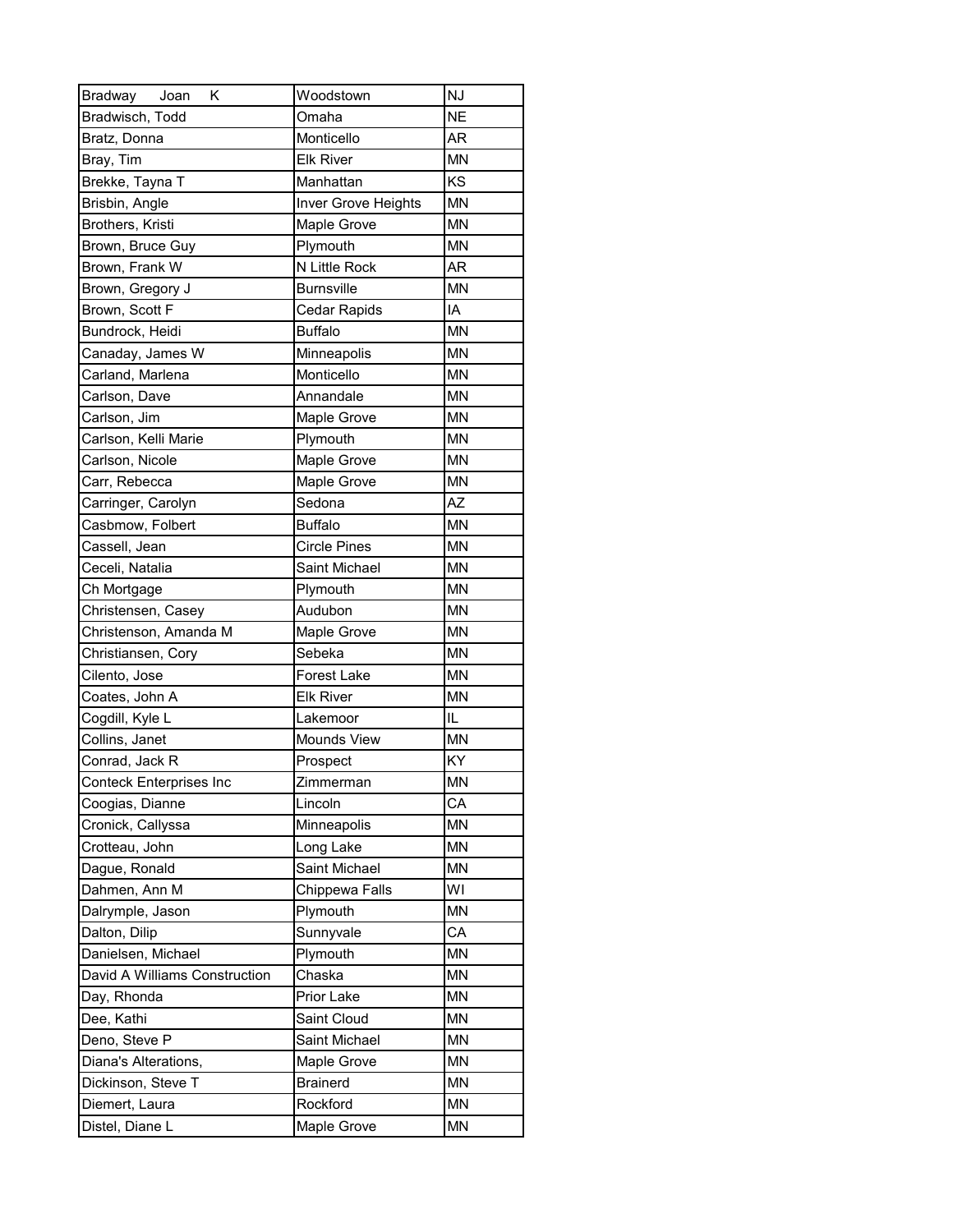| Doherty, Helen H             | Monticello           | <b>MN</b> |
|------------------------------|----------------------|-----------|
| Domino, Karen                | Andover              | <b>MN</b> |
| Don's Bldg And Remodeling    | Richmond             | <b>MN</b> |
| Doyle, Scott                 | Livermore            | CA        |
| Doyle, Wendy C               | Naples               | <b>FL</b> |
| Duffy, Colleen               | Maple Lake           | <b>MN</b> |
| Dusosky, Sally D             | Champlin             | <b>MN</b> |
| Dykstra, Nick D              | Anoka                | <b>MN</b> |
| Ebbenga, Rodney              | Maple Grove          | <b>MN</b> |
| Edick, Ryan J                | Monticello           | <b>MN</b> |
| Emslander, Brad              | <b>Elk River</b>     | <b>MN</b> |
| Evenson, John                | Hanover              | <b>MN</b> |
| Exe, David                   | Woodbury             | <b>MN</b> |
| Falk, Cheryl L               | Maple Grove          | <b>MN</b> |
| Farr, Daniel J               | Plymouth             | MI        |
| Fay, Todd                    | Crystal              | <b>MN</b> |
| Ferris, James                | Shakopee             | <b>MN</b> |
| Fiecke, Linda M              | Saint Michael        | <b>MN</b> |
| Field, Mathew V              | Winsted              | <b>MN</b> |
| Figgins, Cindy               | Clear Lake           | <b>MN</b> |
| Finken, Michael F            | Humble               | <b>TX</b> |
| Fischer, Lauren              | Maple Grove          | <b>MN</b> |
| Fisher, Cinda D              | Saint Michael        | <b>MN</b> |
| <b>Four Diamond Builders</b> | Andover              | <b>MN</b> |
| Francis, Mark                | <b>Union City</b>    | CA        |
| Franco, Maryut               | Maple Grove          | <b>MN</b> |
| Frandrup, Deni               | Sanford              | <b>FL</b> |
| Friedrich, Derrick           | Corcoran             | <b>MN</b> |
| Frisvold, Kevin              | <b>Saint Francis</b> | <b>MN</b> |
| Fuller, Larry E              | Saint Paul           | <b>MN</b> |
| Ganz, Steve                  | Plymouth             | <b>MN</b> |
| Gartner, Denise A            | Saint Paul           | <b>MN</b> |
| Garver, Gerry                | Chicago              | IL        |
| Geissler, Kristen M          | Hopewell             | VA        |
| Gerads, Amy                  | Saint Cloud          | MN        |
| Gill, Deborah                | Lowell               | <b>MA</b> |
| Gillet, Nicole               | Oconomowoc           | WI        |
| Glaze, Rick                  | Rogers               | MN        |
| Goetsch, Jason               | Litchfield           | MN        |
| Goff, Jennifer R             | <b>Brooklyn Park</b> | MN        |
| Golcz, Joseph                | <b>Buford</b>        | GA        |
| Goolsby Es, Arlene E         | Bloomington          | MN        |
| Goyer, Terrance              | <b>Walnut Creek</b>  | CA        |
| Groff, Brian D               | Victoria             | MN        |
| Grubb, Adelina C             | Carmel               | CA        |
| Grunow, Joseph M             | Houston              | <b>TX</b> |
| Gullings, Carolyn A          | Maple Grove          | MN        |
| Gupta, Natasha               | Minneapolis          | MN        |
| Hagfors, Robert              | Faribault            | <b>MN</b> |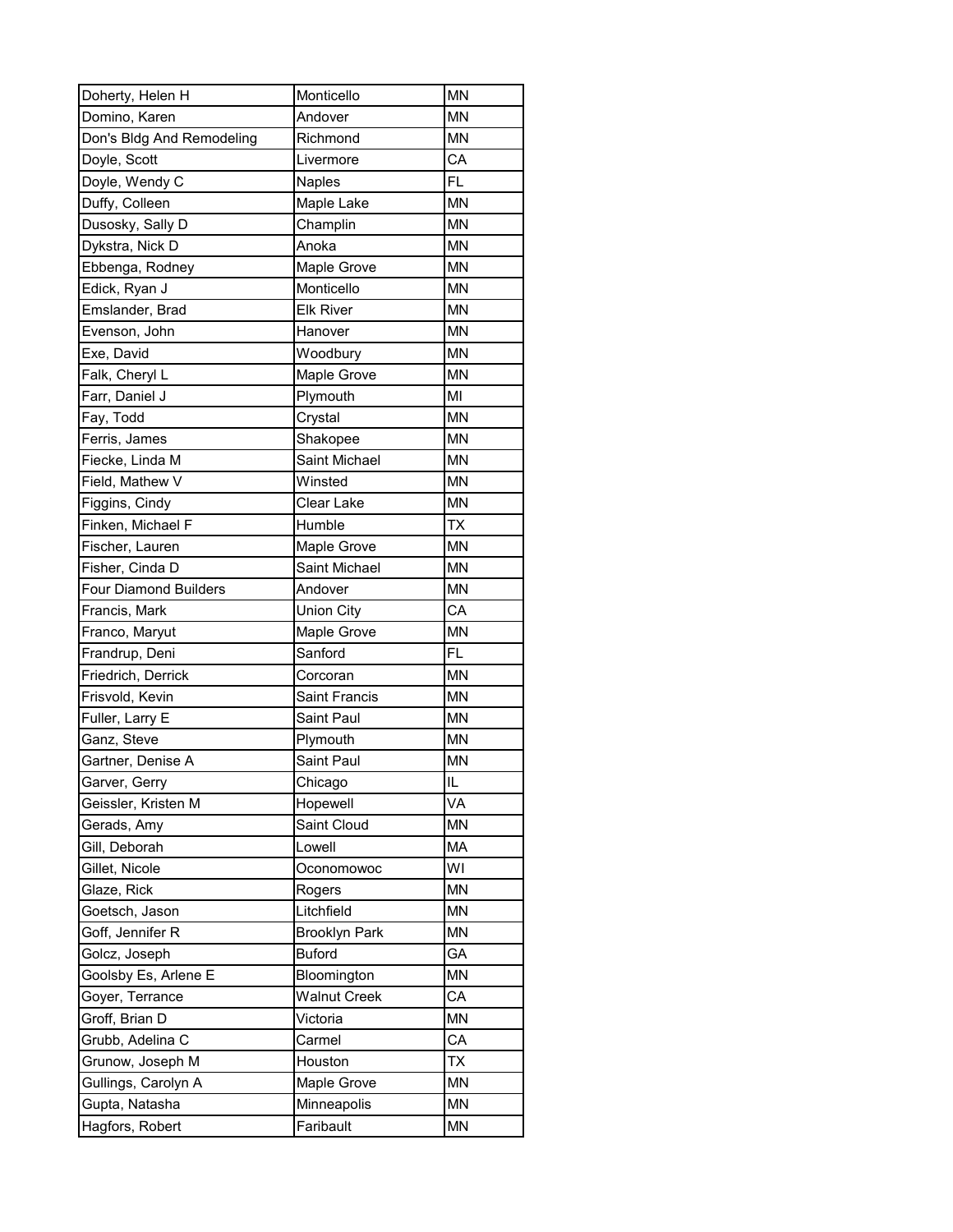| Halbert, Jennifer     | St Louis Park        | <b>MN</b> |
|-----------------------|----------------------|-----------|
| Halverson, Jason J    | Albertville          | <b>MN</b> |
| Hanily, Heather C     | Bloomington          | <b>MN</b> |
| Hannah, Lonnie E      | Monticello           | <b>MN</b> |
| Hanson, Sheila        | Maple Grove          | <b>MN</b> |
| Hanumanthias, Deepa   | <b>Blaine</b>        | <b>MN</b> |
| Harris, Thomas        | Minnetonka           | <b>MN</b> |
| Harrison, Lawrence E  | Peoria               | AZ        |
| Harrison, Patrick J   | Maple Grove          | <b>MN</b> |
| Haselman, Renee       | New Hope             | <b>MN</b> |
| Hawkins, Ross         | Phoenix              | <b>AZ</b> |
| Hazelton, Brian J     | Maple Grove          | <b>MN</b> |
| Head, Robert          | Glendale Heights     | IL        |
| Hebig, Jennifer M     | Plymouth             | <b>MN</b> |
| Heikes, Daryl         | Minneapolis          | <b>MN</b> |
| Hembre, Kevin         | Hanover              | <b>MN</b> |
| Hentges, Martin E     | Wyoming              | MN        |
| Herman, Thomas        | Golden Valley        | <b>MN</b> |
| Herr, Michael         | Maple Grove          | <b>MN</b> |
| Hess Jr, James E      | <b>MAPLE LAKE</b>    | <b>MN</b> |
| Hielscher, Ginny L    | Maple Grove          | <b>MN</b> |
| Hilbrands, Brent      | Maple Plain          | <b>MN</b> |
| Hilling, Jeff         | Maple Grove          | <b>MN</b> |
| Hinson, Dana L        | <b>Big Lake</b>      | <b>MN</b> |
| Hoffman, Dale         | Fargo                | <b>ND</b> |
| Hoffman, John         | <b>Big Lake</b>      | <b>MN</b> |
| Hoffman, Judith M     | Plymouth             | <b>MN</b> |
| Hollingsworth, Mark A | Bloomington          | <b>MN</b> |
| Holtan, Kathleen      | Maple Grove          | <b>MN</b> |
| Homberg, Ryan         | <b>Golden Valley</b> | <b>MN</b> |
| Howell, Larry         | Wayzata              | <b>MN</b> |
| Hunter, Laura         | Minnetonka           | <b>MN</b> |
| Hurley, Amy L         | Maple Grove          | MN        |
| Ihrke, Michael T      | Maple Grove          | <b>MN</b> |
| lis                   | Minnetonka           | MN        |
| Jackson, Jennifer L   | <b>Elk River</b>     | MN        |
| Jacobs, Deborah A     | <b>Brooklyn Park</b> | MN        |
| Jamba Juice           | Minneapolis          | MN        |
| Jansen, Wayne         | W Valley City        | UT        |
| Japs, Peter           | Maple Grove          | MN        |
| Jaskowiak, Mary       | White Bear Lake      | MN        |
| Job, Carla R          | Saint Michael        | <b>MN</b> |
| Johanson, Curt        | Plymouth             | MN        |
| Johnson, Curt         | Saint Michael        | MN        |
| Johnson, Dale         | Annandale            | MN        |
| Johnson, Karie        | Plymouth             | <b>MN</b> |
| Johnson, Kristine     | Delano               | MN        |
| Johnson, Steven       | Maple Grove          | <b>MN</b> |
| Johnston, Chris M     | Madison              | WI        |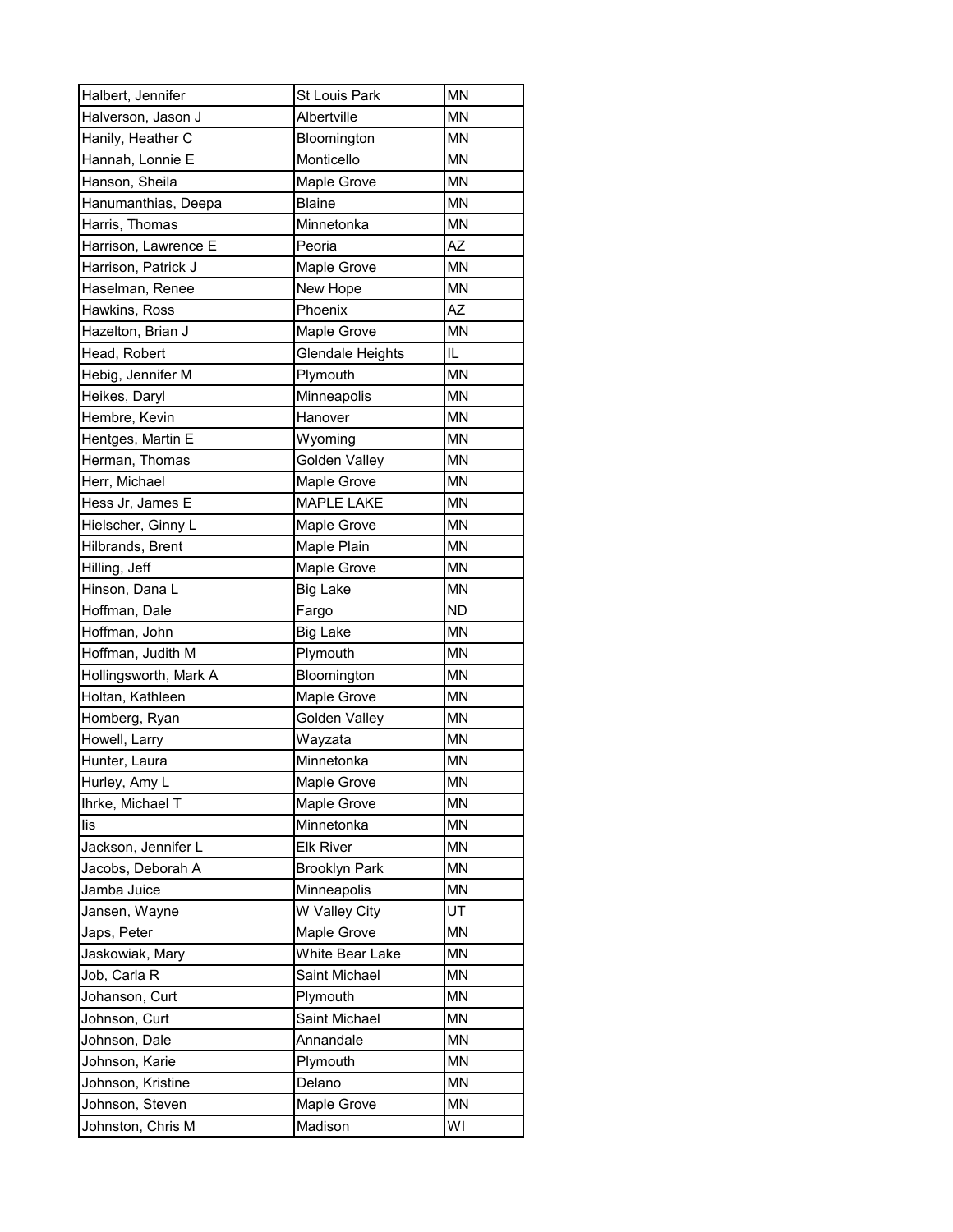| Josephson, Mark         | Cokato                          | <b>MN</b> |
|-------------------------|---------------------------------|-----------|
| Jude, Todd S            | <b>Brooklyn Center</b>          | <b>MN</b> |
| Jyland Devlopment       | Wayzata                         | <b>MN</b> |
| Kaiser, Arthur          | Golden Valley                   | <b>MN</b> |
| Kalamaha, Nichole       | <b>Howard Lake</b>              | <b>MN</b> |
| Kampa, Steve J          | <b>Big Lake</b>                 | <b>MN</b> |
| Kane, Daniel B          | Suwanee                         | GA        |
| Karno, Paige            | Saint Cloud                     | <b>MN</b> |
| Kaufmann, Korrin M      | <b>Elk River</b>                | <b>MN</b> |
| Kay, Katherine          | <b>Broomfield</b>               | CO        |
| Keller, Thomas E        | Plymouth                        | <b>MN</b> |
| <b>Kemmer Prazision</b> | Rogers                          | AR        |
| Kent, Dale N            | Plymouth                        | <b>MN</b> |
| Kern, Jamie M           | Maple Grove                     | <b>MN</b> |
| Keuhnel, Sharri L       | Saint Louis Park                | <b>MN</b> |
| Kimmel, Kurt M          | <b>Eden Prairie</b>             | <b>MN</b> |
| Kirt, Gary              | Watertown                       | <b>MN</b> |
| Klatte, Jeff            | Maple Grove                     | <b>MN</b> |
| Klegon, Jeff R          | <b>Brooklyn Park</b>            | <b>MN</b> |
| Klingelhoets, Melinda   | <b>Buffalo</b>                  | <b>MN</b> |
| Knight, Steven J        | Streamwood                      | IL        |
| Knudson, Jennifer L     | <b>Blaine</b>                   | <b>MN</b> |
| Koppes, Deb             | Maple Plain                     | <b>MN</b> |
| Koroll, Brian L         | Rogers                          | <b>MN</b> |
| Krambeer, Matt          | <b>Brooklyn Park</b>            | <b>MN</b> |
| Krishnan, K             | Rancho Cucamonga                | CA        |
| Krueger, Randy          | Fort Lauderdale                 | <b>FL</b> |
| Kryzer, Cassandra K     | <b>Maple Grove</b>              | <b>MN</b> |
| Kuhlman, Steven G       | Rogers                          | <b>MN</b> |
| Kurth, Randy            | Wayzata                         | <b>MN</b> |
| Laferriere, Jake        | Coon Rapids                     | <b>MN</b> |
| Langen, Bill C          | Saint Cloud                     | <b>MN</b> |
| Langerman, Michael E    | Isanti                          | MN        |
| Lansing, William J      | Woodside                        | CА        |
| Laplant, Tom            | Litchfield                      | MN        |
| Lavigne, William        | Zimmerman                       | MN        |
| Lee, Brian              | Woodbury                        | <b>MN</b> |
| Lee, Niki M             | <b>Big Lake</b>                 | MN        |
| Leider, Deborah         | Plymouth                        | <b>MN</b> |
| Leske, Fred M           | Raymondville                    | ТX        |
| Lesnau, Mike            | Minneapolis                     | MN        |
| Lewis, Cindy            | Maple Grove                     | MN        |
| Liefschultz, Kacey A    | Plymouth                        | MN        |
| Lindenfelser, Donna     | Plymouth                        | MN        |
| Lipinoga, Scott P       | <b>Brooklyn Park</b>            | MN        |
| Liszka, Stanley         | Robbinsdale                     | <b>MN</b> |
| Lloyd, Duane E          | <b>Big Lake</b>                 | MN        |
|                         |                                 |           |
| Lodermeier, David       | <b>Brooklyn Park</b><br>Acworth | MN<br>GA  |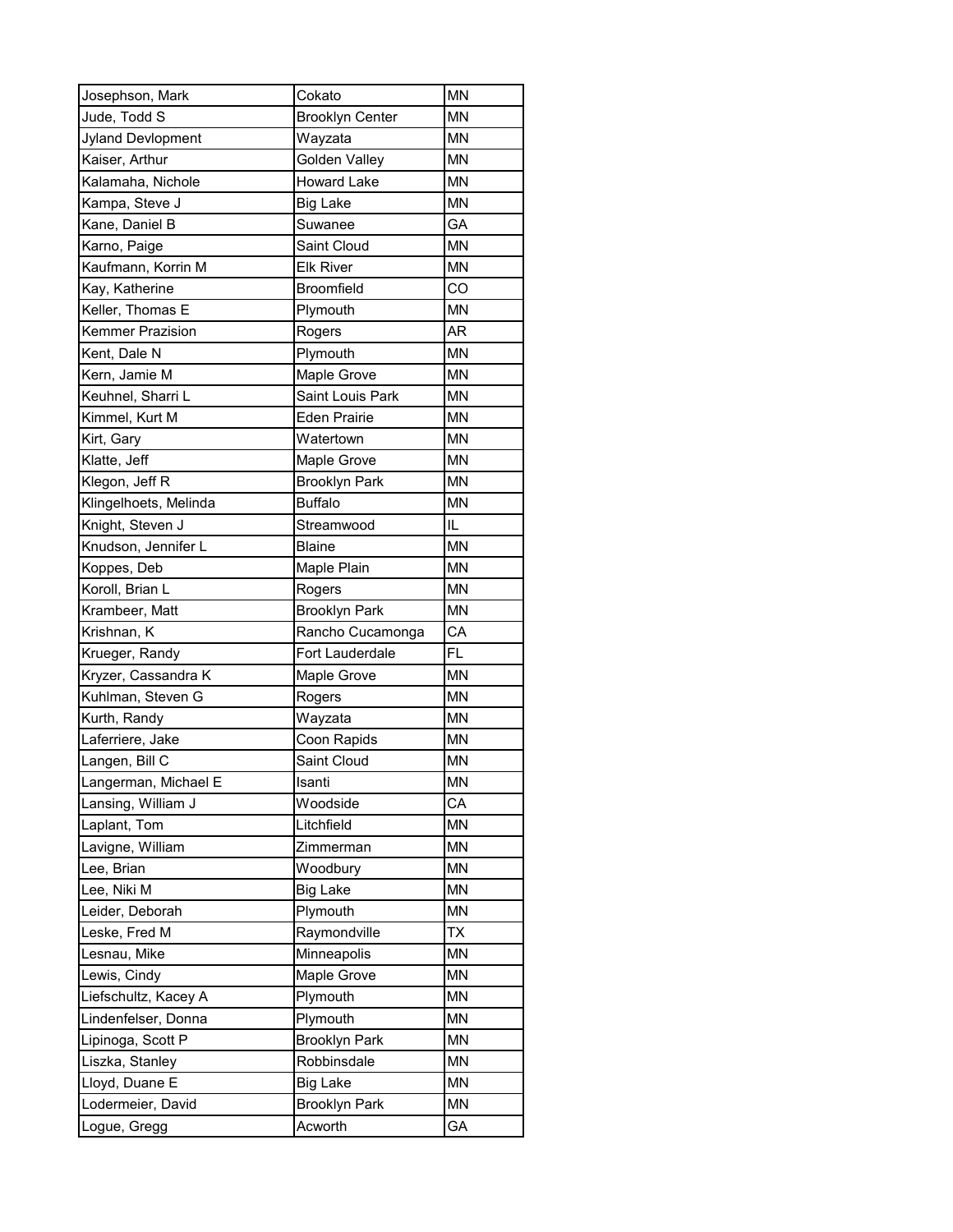| Loguercio, Michael          | Andover              | <b>MN</b> |
|-----------------------------|----------------------|-----------|
| Lopez, James                | Willards             | <b>MD</b> |
| Lowe, Corinne               | Salt Lake City       | UT        |
| Luchsinger, Mark G          | <b>Buffalo</b>       | <b>MN</b> |
| Lucht, Jason A              | <b>Brooklyn Park</b> | <b>MN</b> |
| Luconic, M C                | Stockton             | <b>NJ</b> |
| Lundberg, Carla C           | Andover              | <b>MN</b> |
| Luoma, Roxanne              | <b>Howard Lake</b>   | <b>MN</b> |
| Luongo, Joseph C            | Phoenix              | AZ        |
| Lyman, Tim G                | Saint Louis Park     | <b>MN</b> |
| Lyons, Ed H                 | Chiloquin            | <b>OR</b> |
| Mackey, Alison              | Maple Grove          | <b>MN</b> |
| Mader, Joseph A             | Cokato               | <b>MN</b> |
| <b>Madison Construction</b> | Minnetonka           | <b>MN</b> |
| Magon, Mathew               | Mound                | <b>MN</b> |
| Mahowald, Kevin             | Saint Louis Park     | <b>MN</b> |
| Maki, Brett S               | Monticello           | <b>MN</b> |
| Maki, Val A                 | Bloomington          | <b>MN</b> |
| Martin, Jody                | Maple Grove          | <b>MN</b> |
| Mccaleb, Tanya A            | New Hope             | <b>MN</b> |
| Mccarter, Carol             | Crystal              | <b>MN</b> |
| Mccarthy, Mark              | Minneapolis          | <b>MN</b> |
| Mcelhaney, William G        | Jackson              | <b>TN</b> |
| Mcevoy, Joseph A            | Woodbury             | <b>MN</b> |
| Medina, Christoph L         | Saint Paul           | <b>MN</b> |
| Menz, Christoph Er          | Dayton               | <b>MN</b> |
| Merriman, David             | Milwaukee            | WI        |
| Meuers, Donald W            | Maple Grove          | <b>MN</b> |
| Meyer, Allen R              | Punta Gorda          | FL        |
| Meyer, Josh                 | Doral                | <b>FL</b> |
| Meyer, Mary K               | <b>Elk River</b>     | <b>MN</b> |
| Millard's Creative Customs, | <b>Buffalo</b>       | <b>MN</b> |
| Mirackis, Danna             | Robbinsdale          | MN        |
| Moose, Kevin L              | <b>Grand Rapids</b>  | MN        |
| Morgan, Richie              | Zimmerman            | MN        |
| Moudry, Jason R             | Prior Lake           | <b>MN</b> |
| Nakamoto, Holly J           | Maple Grove          | <b>MN</b> |
| Nicholls, David P           | Granger              | IN        |
| Nieman, Laverne             | <b>Buffalo</b>       | <b>MN</b> |
| Nystrom, Mary               | Stillwater           | <b>MN</b> |
| Ohara, David A              | Maple Grove          | MN        |
| Oliver, Martin              | Maple Grove          | MN        |
| Olsen, Marcie M             | Crystal              | <b>MN</b> |
| Olsen, Tonya                | Denver               | CO        |
| Olson, Jodi C               | Plymouth             | MN        |
| Olson, Nick                 | <b>Brooklyn Park</b> | <b>MN</b> |
| <b>Orchard Builders</b>     | Prior Lake           | MN        |
| Owens, Janae                | Mableton             | GA        |
| Ownes, Austin               | Maple Grove          | <b>MN</b> |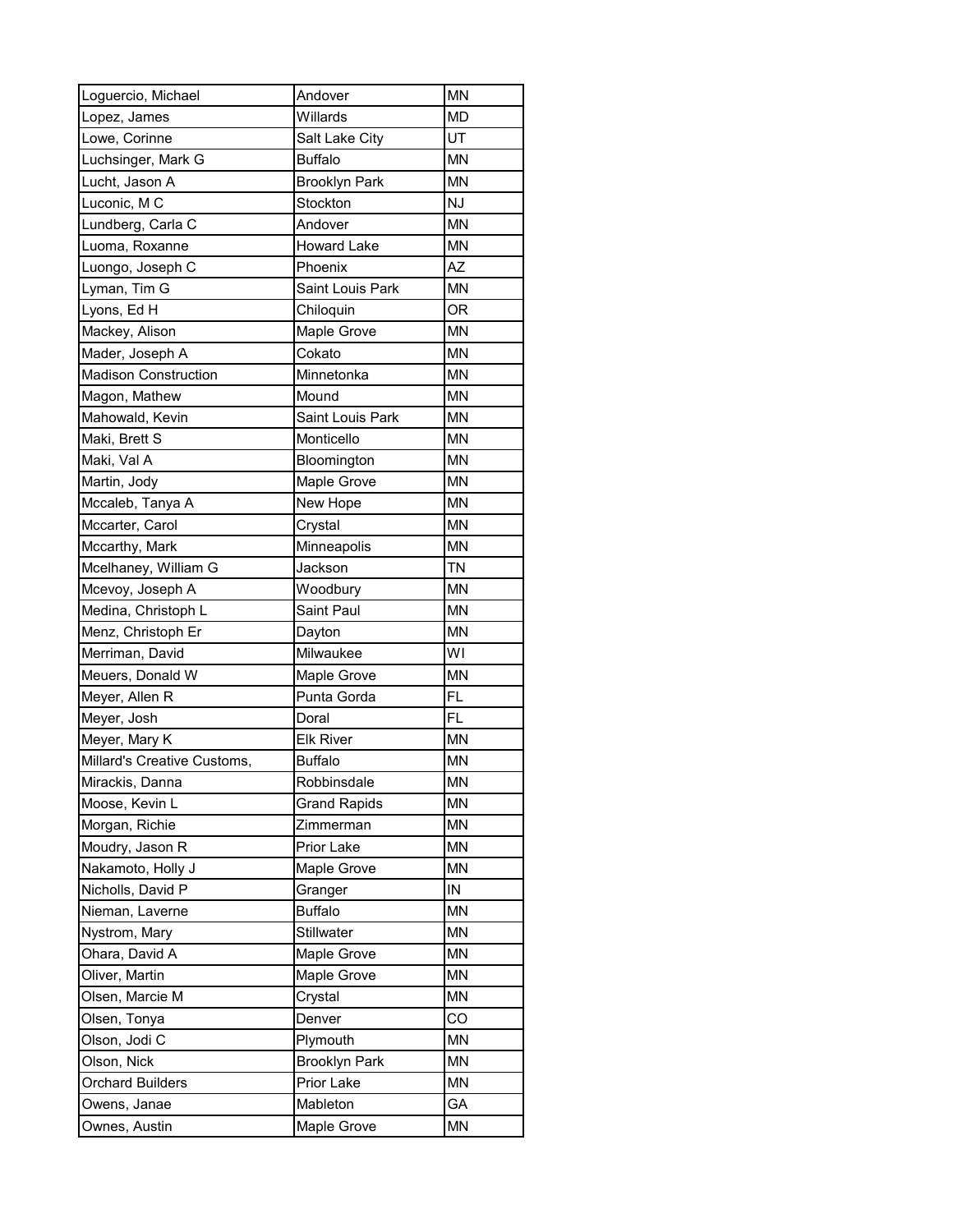| Palm, Russ                   | Chanhassen             | <b>MN</b> |
|------------------------------|------------------------|-----------|
| Palm, Tony                   | Warroad                | <b>MN</b> |
| Paramount Home Bldrs Inc     | Andover                | <b>MN</b> |
| Paraschou, Milo J            | Eagan                  | <b>MN</b> |
| Patterson, Angie             | Champlin               | <b>MN</b> |
| Paul Peterson Construction   | Rogers                 | <b>MN</b> |
| Pearcy, Karen E              | Maple Grove            | <b>MN</b> |
| Penaz, Joe O                 | <b>Becker</b>          | <b>MN</b> |
| Petersen, Brad               | Maple Grove            | <b>MN</b> |
| Petersen, Dustin             | Hamel                  | <b>MN</b> |
| Peterson, Dale               | Maple Grove            | <b>MN</b> |
| Pickard, John                | Eagan                  | <b>MN</b> |
| Pickerign, Jennifer          | Eau Claire             | WI        |
| Pietig Brothers Inc          | Maple Plain            | <b>MN</b> |
| <b>Pleasant Valley Homes</b> | Champlin               | <b>MN</b> |
| Poag, John M                 | Minneapolis            | <b>MN</b> |
| Presler, Terry J             | <b>Brooklyn Center</b> | <b>MN</b> |
| Pugmire, Matt                | Cedar Park             | <b>TX</b> |
| Quiggle, Charles             | Moorhead               | <b>MN</b> |
| Quinn, Kevin P               | <b>Golden Valley</b>   | <b>MN</b> |
| Rades, Angela L              | Spring Lake Park       | <b>MN</b> |
| Raghuram, Kanakatte          | Doral                  | <b>FL</b> |
| Raskin, Yelena               | Saint Louis Park       | <b>MN</b> |
| Raymaker, Todd               | <b>Maple Grove</b>     | <b>MN</b> |
| Raymond, Paige               | Clearwater             | <b>MN</b> |
| Redmond, Janet               | Victoria               | <b>MN</b> |
| Reineman, Chris              | Maple Grove            | <b>MN</b> |
| Reinert, Rondi               | <b>Elk River</b>       | <b>MN</b> |
| Reller, Bertha               | Minneapolis            | <b>MN</b> |
| Renfroe, Duane               | <b>Buffalo</b>         | <b>MN</b> |
| Reynolds, Patrick            | <b>Brooklyn Center</b> | <b>MN</b> |
| Reynolds, Thomas K           | Luthvle Timon          | <b>MD</b> |
| Richard-Knutson Inc          | Savage                 | MN        |
| Robinson, Jeffrey D          | Maple Grove            | ΜN        |
| Robinson, Michael            | Crystal                | <b>MN</b> |
| Ross, Carolyn K              | <b>Howard Lake</b>     | <b>MN</b> |
| Rucker, Lisa                 | Desoto                 | ТX        |
| Rueb, Craig                  | Saint Louis Park       | MN        |
| Ruesink, Benjamin            | Crystal                | <b>MN</b> |
| Rutherford, Robert R         | Glencoe                | MN        |
| Ryan, Tracy                  | Maple Grove            | MN        |
| Ryerson/Krusa, Corey B       | Guymon                 | OK        |
| Saaranen, Timothy A          | Lehigh Acres           | FL.       |
| Sawochka, William J          | Hamel                  | MΝ        |
| Schauer, Brandon S           | Hopkins                | MN        |
| Scher, John                  | Maple Grove            | MN        |
| Schleif, Kathy               | Maple Grove            | MN        |
| Schoenthaler, Lyle           | Mahtomedi              | MN        |
| Schommer, Jonna              | Otsego                 | <b>MN</b> |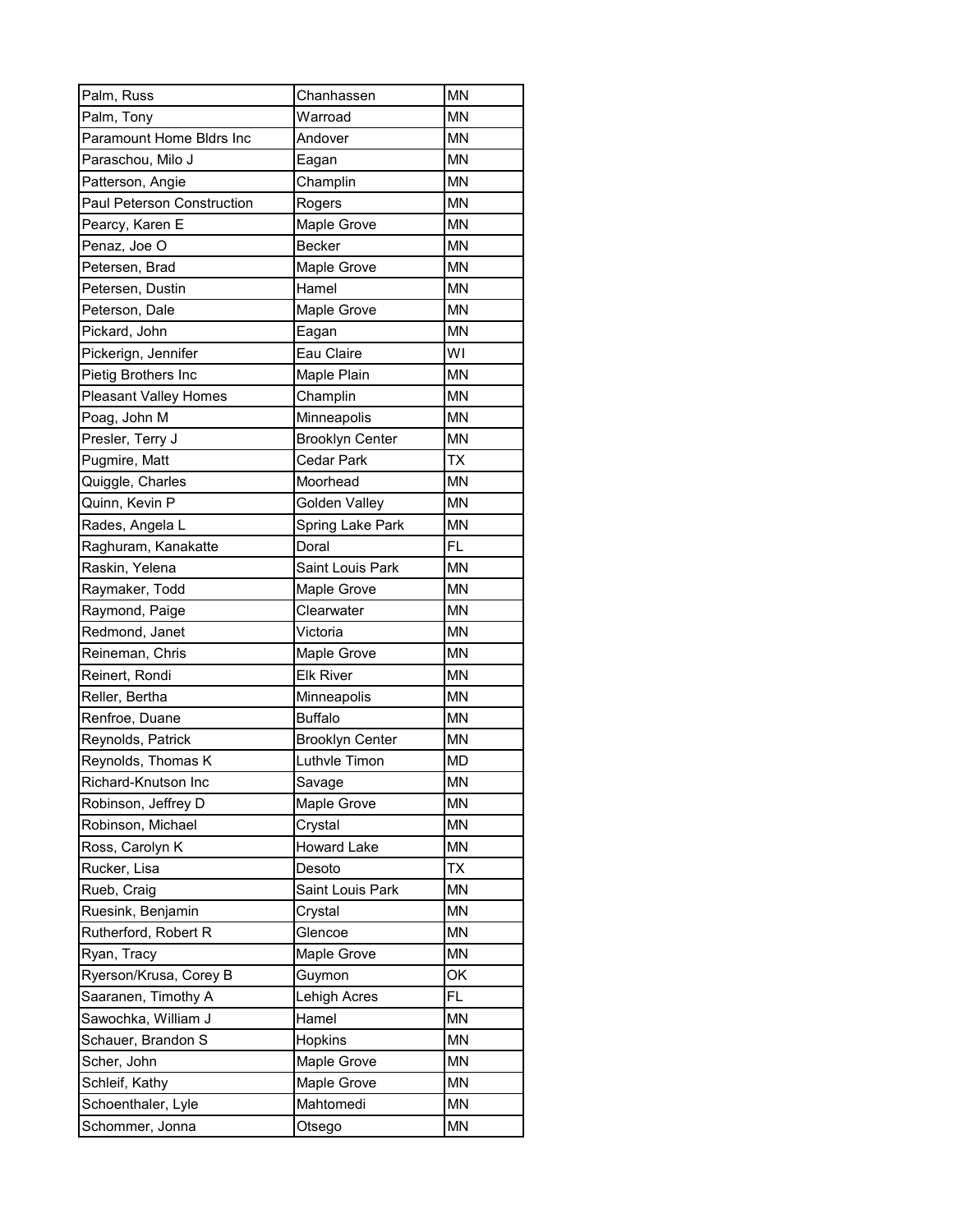| Schroeder, Todd      | Minneapolis            | <b>MN</b> |
|----------------------|------------------------|-----------|
| Schultz, Jeffrey     | Watertown              | MN        |
| Schwieters, Paul R   | Ramsey                 | <b>MN</b> |
| Scott, Dove A        | <b>Brooklyn Park</b>   | <b>MN</b> |
| <b>Scott's Books</b> | Rockford               | <b>MN</b> |
| Sem, Suzanne         | Plymouth               | <b>MN</b> |
| Sertic, Michael      | Saint Paul             | <b>MN</b> |
| Sethna, Susan        | Maple Grove            | <b>MN</b> |
| Sheehan, Jim         | <b>Brooklyn Park</b>   | <b>MN</b> |
| Sheldon, Craig R     | Mason                  | OH        |
| Sheppard, Rebecca A  | <b>Eden Prairie</b>    | <b>MN</b> |
| Shinde, Vikrant      | Maple Grove            | <b>MN</b> |
| Shumaker, Tami L     | Saint Paul             | <b>MN</b> |
| Sigurdson, Todd      | Maple Grove            | <b>MN</b> |
| Silhouette Homes     | Ramsey                 | <b>MN</b> |
| Smith, Calvin        | <b>Bernice</b>         | LA        |
| Smith, Daniel A      | Saint Cloud            | <b>MN</b> |
| Smith, Samuel J      | Maple Grove            | MN        |
| Snook, Alison        | Monticello             | <b>MN</b> |
| Snyder, Michael P    | Pompano Beach          | <b>FL</b> |
| Solverson, Ritchie   | Plymouth               | <b>MN</b> |
| Souza, Jackie        | Maple Grove            | <b>MN</b> |
| Spangler, Dena       | Wilmington             | MA        |
| Sprandel, Omar       | Maple Grove            | MN        |
| Srigley, William     | Delano                 | <b>MN</b> |
| Stanley, Sandra J    | Maple Grove            | <b>MN</b> |
| Staton, Shawn        | Maple Grove            | MN        |
| Stenberg, Stephanie  | Long Lake              | MN        |
| Stephen, Matt        | Monticello             | <b>MN</b> |
| Stewart, John        | Monticello             | <b>MN</b> |
| Stewart, Leonard     | Shorewood              | WI        |
| Sturtevant, Sara R   | Plymouth               | MN        |
| Suekawa, Kimberly A  | Centennial             | CO        |
| Sumlin, Kevin W      | <b>Brooklyn Park</b>   | <b>MN</b> |
| Sundberg, Paul       | St Louis Park          | ΜN        |
| Sundeen, Connie      | <b>Elk River</b>       | ΜN        |
| Szasz, Zoltan        | <b>Brooklyn Park</b>   | ΜN        |
| The Berkley Group    | <b>Burnsville</b>      | ΜN        |
| Thorndike, Glendon A | Corcoran               | <b>MN</b> |
| Toland, Kim          | Rock Hill              | SC        |
| Tom, Dan C           | Henderson              | NV        |
| Torgorson, Ben       | Richfield              | MN        |
| Tran, Paul           | <b>Brooklyn Center</b> | MN        |
| Tran, Tam            | Maple Grove            | MN        |
| Tronnes, Tyler W     | Rosemount              | MN        |
| Troska, Mark         | Maple Lake             | <b>MN</b> |
| Turbes, Jason        | Temecula               | СA        |
| Turner, Irma R       | Minneapolis            | MN        |
| Tyshow, Maria        | Edina                  | <b>MN</b> |